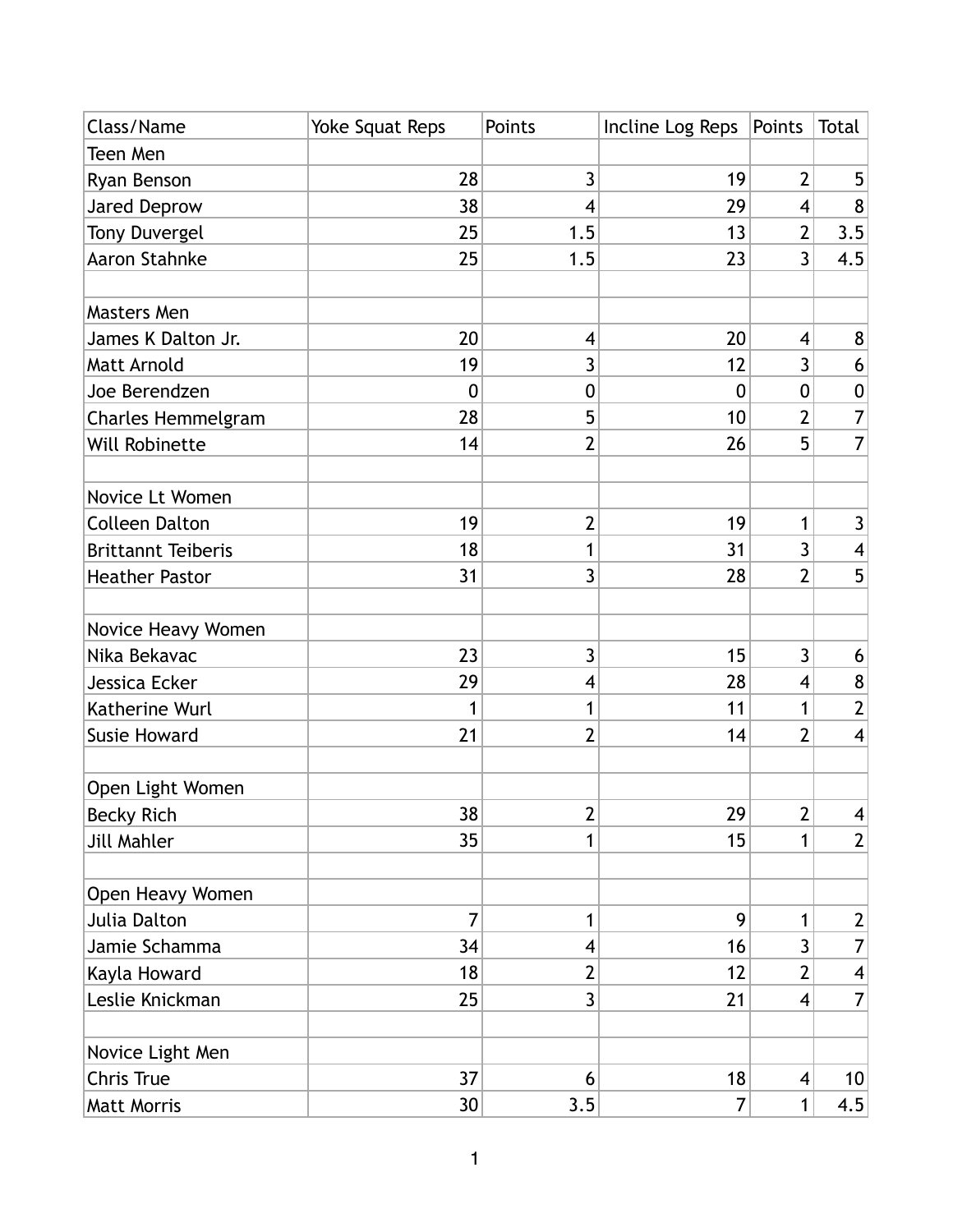| Rashaan Cain             | 23             | 1                        | 19               | 5                | 6                       |
|--------------------------|----------------|--------------------------|------------------|------------------|-------------------------|
| Ardit Haxhia             | 29             | $\overline{2}$           | 15               | 3                | 5                       |
| <b>Riley Woods</b>       | 30             | 3.5                      | 11               | $\overline{2}$   | 5.5                     |
| <b>Todd Anderson</b>     | 35             | 5                        | 24               | 6                | 11                      |
|                          |                |                          |                  |                  |                         |
| Novice Heavy Men         |                |                          |                  |                  |                         |
| <b>Blake Veath</b>       | 24             | $\overline{3}$           | 7                | $\mathbf{1}$     | $\overline{\mathbf{4}}$ |
| Jahaan Ashfaq            | 19             | 1                        | 12               | 3                | $\overline{\mathbf{4}}$ |
| Ray Clayton              | 27             | 5                        | 17               | $\overline{4}$   | 9                       |
| John Miller              | 37             | 6                        | 20               | 6                | 12                      |
| Harley Brown             | 23             | $\overline{2}$           | 18               | 5                | $\overline{7}$          |
| <b>Chris Mosier</b>      | 25             | $\overline{\mathcal{A}}$ | 10               | $\overline{2}$   | 6                       |
|                          |                |                          |                  |                  |                         |
| Open Light Men           |                |                          |                  |                  |                         |
| <b>Steve Gonzales</b>    | 26             | 5                        | 8                | 4.5              | 9.5                     |
| Zeke Spellazza           | 29             | 7.5                      | 3                | $\overline{2}$   | 9.5                     |
| <b>Adam Barton</b>       | 28             | 6                        | 8                | 4.5              | 10.5                    |
| <b>Thad Roush</b>        | 19             | 2                        | 10               | 6                | 8                       |
| Kyle Rudolph             | 14             | 1                        | 6                | 3                | $\overline{\mathbf{4}}$ |
| Ryan Coffman             | 23             | 4                        | 1                | $\mathbf{1}$     | 5                       |
| Kevin Cavinder           | 22             | 3                        | 15               | $\overline{7}$   | 10                      |
| Zack Knickman            | 29             | 7.5                      | 20               | 8                | 15.5                    |
|                          |                |                          |                  |                  |                         |
| Open Heavy Men           |                |                          |                  |                  |                         |
| Ray Barbrow              | 11             | 5                        | $\mathsf{3}$     | 5.5              | 10.5                    |
| Josh Bratcher            | 19             | 8                        | 1                | $\overline{4}$   | 12                      |
| Todd Knickman            | 20             | 9                        | 16               | 9                | 18                      |
| <b>Bobby Logue</b>       | 12             | 6                        | $\boldsymbol{0}$ | 0                | 6                       |
| <b>Shane Deily</b>       | $\overline{4}$ | 1                        | $\mathbf{0}$     | $\mathbf 0$      |                         |
| Jason Reis               | 10             | $\overline{\mathbf{4}}$  | 17               | 10               | 14                      |
| <b>Brian Whiting</b>     | 16             | $\overline{7}$           | 6                | $\overline{7}$   | 14                      |
| <b>Fletcher Williams</b> | 27             | 10                       | $\overline{3}$   | 5.5              | 15.5                    |
| Matt Rich                | 10             | 3                        | $\overline{7}$   | 8                | 11                      |
| Karthik Shivagi          | 9              | $\overline{2}$           | $\boldsymbol{0}$ | $\boldsymbol{0}$ | $\overline{2}$          |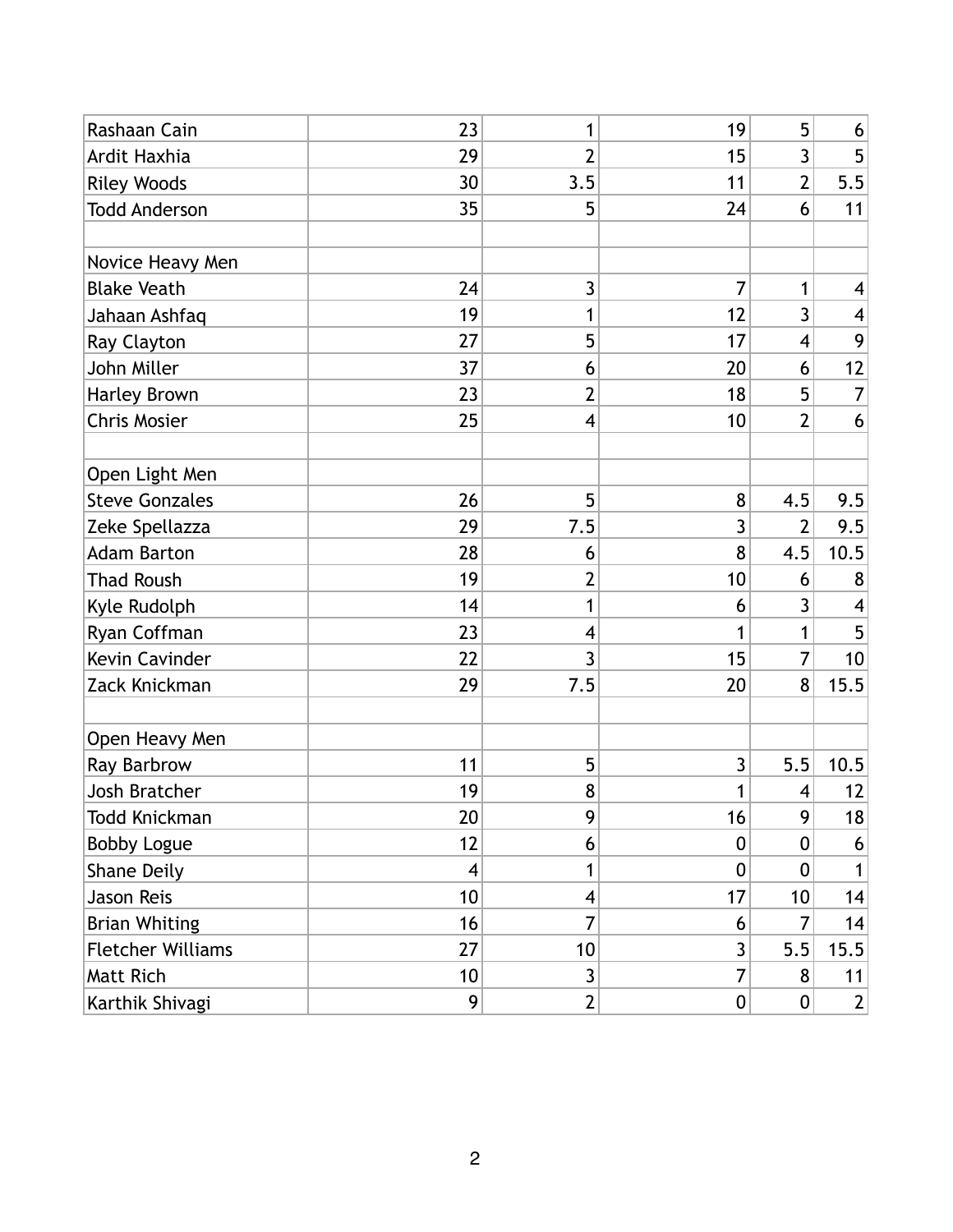| Sandbag Reps            | Points                  |                         | Total Max Axle Dead | Points                  | Total          | Placing                 |
|-------------------------|-------------------------|-------------------------|---------------------|-------------------------|----------------|-------------------------|
|                         |                         |                         |                     |                         |                |                         |
| 10                      | $\mathfrak{Z}$          | 8                       | 235                 | 2.5                     | 10.5           | $\mathbf{2}$            |
| 11                      | $\overline{\mathbf{4}}$ | 12                      | 355                 | $\overline{\mathbf{4}}$ | 16             | $\mathbf{1}$            |
| 9                       | $\overline{2}$          | 5.5                     | 235                 | 2.5                     | 7.5            | $\overline{3}$          |
| $\overline{7}$          | $\mathbf 1$             | 5.5                     | 215                 | 1                       | 6.5            | $\vert 4 \vert$         |
|                         |                         |                         |                     |                         |                |                         |
|                         |                         |                         |                     |                         |                |                         |
| 6                       | $\overline{2}$          | 10                      | 255                 | 5                       | 15             | 1                       |
| 8                       | 4                       | 10                      | 235                 | 3                       | 13             | $\overline{\mathbf{4}}$ |
| $\overline{3}$          | 1                       | 1                       | 195                 | $\mathbf 1$             | $\overline{2}$ | $\overline{5}$          |
| 8                       | $\overline{\mathbf{4}}$ | 11                      | 235                 | 3                       | 14             | $\overline{3}$          |
| 8                       | $\overline{\mathbf{4}}$ | 11                      | 235                 | 3                       | 14             | $2\vert$                |
|                         |                         |                         |                     |                         |                |                         |
|                         |                         |                         |                     |                         |                |                         |
| 5                       | $\mathbf{1}$            | $\overline{\mathbf{4}}$ | 135                 | $\overline{2}$          | 6              | 3                       |
| 10                      | 3                       | 7                       | 135                 | $\overline{2}$          | 9              | $\mathbf{1}$            |
| 9                       | $\overline{2}$          | 7                       | 135                 | $\overline{2}$          | 9              | $2\vert$                |
|                         |                         |                         |                     |                         |                |                         |
|                         |                         |                         |                     |                         |                |                         |
| $\overline{\mathbf{4}}$ | $\mathfrak{Z}$          | 9                       | 175                 | 2.5                     | 11.5           | $\mathbf{2}$            |
| 7                       | 4                       | 12                      | 215                 | $\overline{4}$          | 16             | $\mathbf{1}$            |
| $\mathbf{1}$            | $\overline{2}$          | $\overline{\mathbf{4}}$ | 175                 | 2.5                     | 6.5            | $\overline{\mathbf{3}}$ |
| $\pmb{0}$               | $\pmb{0}$               | $\overline{\mathbf{4}}$ | 135                 | 1                       | 5              | $\vert 4 \vert$         |
|                         |                         |                         |                     |                         |                |                         |
|                         |                         |                         |                     |                         |                |                         |
| 6                       | 2                       | 6                       | 155                 | 1                       | 7              | $\mathbf{1}$            |
| $\overline{\mathbf{4}}$ | $\mathbf{1}$            | $\overline{3}$          | 175                 | $\overline{2}$          | 5              | $2\vert$                |
|                         |                         |                         |                     |                         |                |                         |
|                         |                         |                         |                     |                         |                |                         |
| $\overline{\mathbf{4}}$ | $\overline{3}$          | 5                       | 235                 | $\overline{\mathbf{4}}$ | 9              | 3                       |
| 5                       | $\overline{\mathbf{4}}$ | 11                      | 215                 | 3                       | 14             | $\mathbf{1}$            |
| $\mathbf 0$             | 0                       | $\overline{\mathbf{4}}$ | 195                 | $\overline{\mathbf{c}}$ | 6              | $\overline{\mathbf{4}}$ |
| $\overline{2}$          | $\overline{2}$          | 9                       | 175                 | $\mathbf{1}$            | 10             | $2\vert$                |
|                         |                         |                         |                     |                         |                |                         |
|                         |                         |                         |                     |                         |                |                         |
| 11                      | 6                       | 16                      | 305                 | 6                       | 22             | $\mathbf{1}$            |
| 9                       | 2.5                     | $\overline{7}$          | 265                 | 3.5                     | 10.5           | $\overline{5}$          |